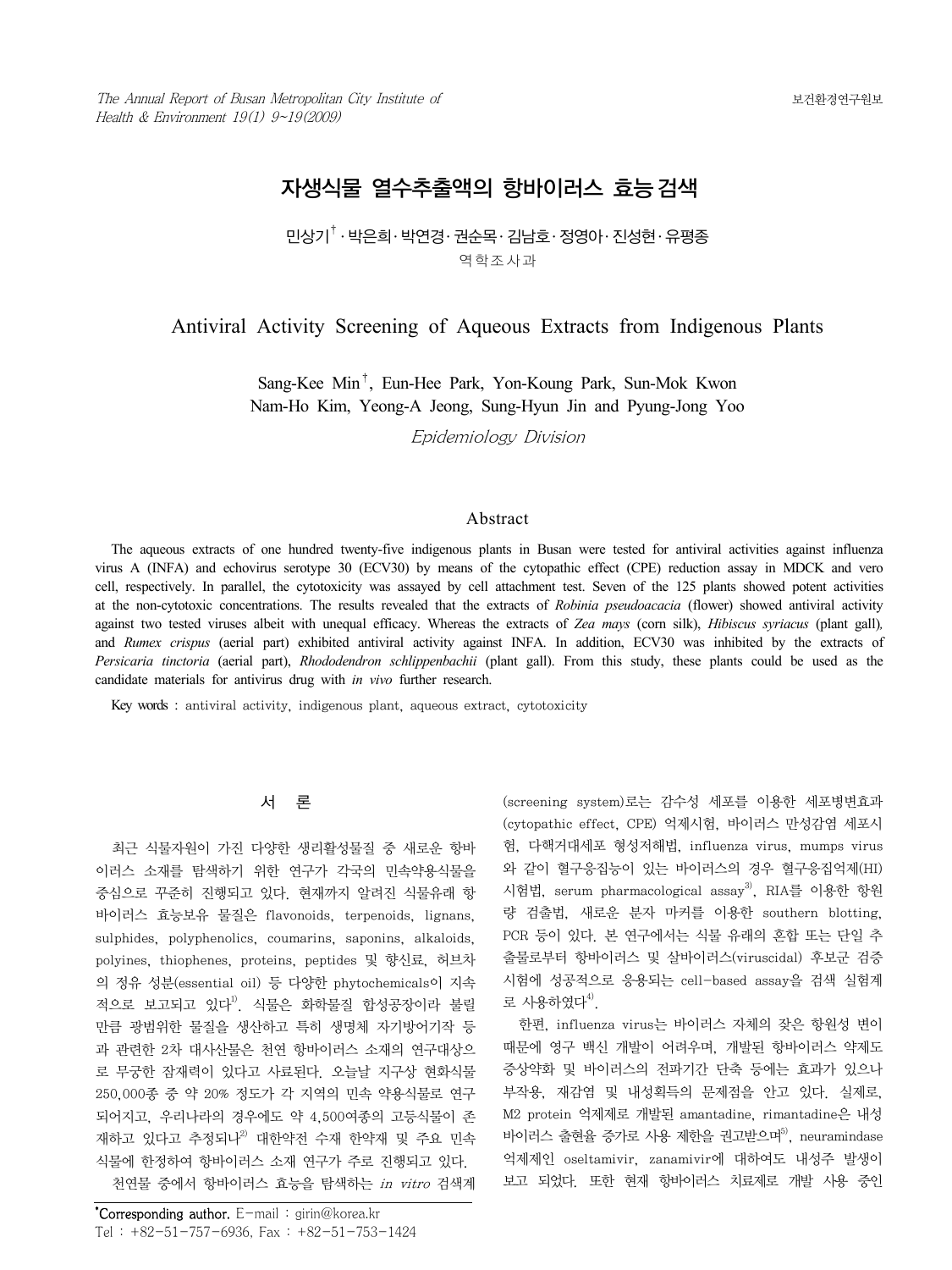acyclovir (anti-herpes simplex virus), zidovudine (anti-human immunodeficiency virus), ribavirin (anti-respiratory syncytial virus) 등에 대한 내성도 보고 $^{6}$ 되고 있다. 또한 수족구병 및 무균 성 수막염의 원인바이러스인 엔테로바이러스는 예방백신이 전 무하고 효과적인 치료제가 개발되지 않아 대증요법으로 치료 하고 있으며, 미국 등 선진국에서 사용되는 pleconaril도 부작 용의 우려가 높아 생명을 위협하는 임상증상에 한정하여 사용 하고 있다<sup>7)</sup> 이렇듯 새로운 항바이러스제 개발의 필요성은 계 속 요구되고 있다.

본 실험에서는 산야주변에서 흔히 보는 우리나라 민속약용 식물, 식용가능 야생 잡초류 및 나무의 벌레혹 등 기존 검색대상 으로부터 간과되기 쉬운 소위 틈새식물을 대상으로 influenza virus (an enveloped single negative-stranded RNA virus), 엔테로바이러스 혈청형 중 일종인 echovirus (a non-enveloped single positive-stranded RNA virus)에 대하여 항바이러스 효능 검색시험을 실시하였다. 이로서 이들 바이러스에 대한 기 존 치료제 병용 및 내성 바이러스 출현에 대응하는 신물질 개 발의 기초 자료를 제시하고자 한다.

#### 재료 및 방법

#### 실험재료

본 실험에 사용된 식물은 부산지역 야산 특히 금련산 및 생 활주변에 흔히 자생하는 야생 잡초류, 수목류 및 민간약초류 등 총125종을 채집하였다. 시료 식물의 채취 부위별로는 꽃 43건, 지상부 20건, 성숙과 10건, 미성숙과 15건, 잎 14건, 씨 2건, 전 초 5건, 경엽 17건, 뿌리 1건, 수피 1건, 열매껍질 1건, 벌레혹 (충영) 6건, 기타(옥수수 수염) 1건 등 총 135건을 실험에 사용 하였다. 식물분류는 한국식물도감<sup>8)</sup>, 한국의 자원식물<sup>9)</sup>을 참고하 였고, 약용근거는 임상본초학 $^{10)}$ 과 약용식물도감 $^{11)}$ 을 참고하였다.

식품공전에 의한 시료식물의 식품원료별 분류는 식품의약품 안전청 식품원재료 데이타베이스(http://fse.foodnara.go.kr)를 참조하였다. 즉, 통상적인 식품원료로 사용가능한 식품의 주원 료 식물을 A군(비름 등 40종), 부원료로서 제한적으로 사용할 수 있는 식물을 B군(사방오리나무 등 9종), 식품에 사용할 수 없는 원료식물을 C군(단풍나무 등 10종) 및 그 외 상기 분류에 해당하지 않는 식물을 D군(개다래 등 66종)으로 구분하였다. 식물 부위별 식용가능 구분이 명확치 않는 시료는 통념상 원식 물의 식용가능 여부에 따라 분류하였다.

### 시료의 조제

생체로 채집된 식물은 물로 세척 후 세절하여 건조기에서 3일 이상 건조하여 시료 중 수분을 충분히 제거하고 증류수 50 mL 당 약 5 g의 시료를 넣고 끓는물에서 20분간 우려낸 다음 Whatman®  $N<sub>0.4</sub>$  여과지를 사용하여 1차 여과 후 pore size  $0.45 \mu m$ syringe용 멸균 필터를 통과시켜 무균적으로 조제하였다. 조제된 시료는 실험에 사용될 때까지 4℃ 냉장 보관하였다.

#### 세포 및 바이러스 배양

공시 바이러스는 influenza virus A/Brisbane/59/2007 (H1N1)-like virus (2008/09년 절기 WHO 권장 백신 strain) 와 Enterovirus sp. 중 우리나라에서 매년 유행율이 높은 $^{12)}$ echovirus serotype 30 (ECV30)을 선정하였다. Influenza virus A (INFA)는 질병관리본부로부터, ECV30은 고려대학교 병 원성바이러스은행(http://www.kbpv.co.kr)으로부터 각각 분양 받았으며, 각 virus의 배양을 위한 감수성 세포는 Madin-Darby Canine Kidney (MDCK)세포와 vero cell (African green monkey kidney cell line)을 각각 질병관리본부로부터 분양받 아 사용하였다.

MDCK 세포의 유지 배양용 배지는 10% FBS (GIBCO BRL, USA)와 penicillin/streptomycine/nystatine을 각각 1% 포함 하는 minimum essential medium (MEM; GIBCO BRL, USA) 을 사용하였고, INFA 접종용 배지는 vitamin solution, Dglucose, trypsin을 함유한 serum-free MEM을 사용하였다. Vero cell은 5% FBS와 penicillin/streptomycin을 첨가한 Dulbecco's modified Eagle's medium (DMEM)을 이용하여 유 지 계대하였고, ECV30 접종용 배지는 2% FBS(+) DMEM을 사 용하였다.

#### 세포독성 시험

추출물에 대한 숙주세포의 세포독성은 세포 부착성 시험(cell attachment test)으로 측정하였다. 즉, 배양용 배지에 적당 농 도의 세포(MDCK;  $3.6 \times 104$  cells/100  $\mu$ L, vero cell;  $4.3 \times$ 104 cells/100  $\mu$ L)를 부유시켜 96 well plate의 각 well에 접 종한 후, 5% CO2, 37℃ 조건에서 24시간 배양하여 70-80% 단 층(monolayer)을 형성시킨 다음, PBS로 1회 세척하고 배양액 100 L와 2, 4, 8배까지 단계 희석한 추출물 100uL씩을 접종 하였다. 2일간 세포병변효과(cytopathic effect, CPE)를 현미경 관찰하여 세포가 부착 증식하여 독성을 일으키지 않는 최대 희 석배수를 MNTD (maximum non toxic dose)으로 정하였다. 각 추출물에 대한 항바이러스 효능시험은 MNTD 농도와 잔여독성 을 감안하여 한 단계 이후 희석배수 농도에서 각각 실시하였다.

#### 항바이러스 효능검색 시험

접종용 바이러스는 75cm2 tissue culture flask (Corning, USA)에서 배양하여 CPE가 일어나 부착된 세포들이 떨어지면 freezing-thawing을 2번 반복한 후, 1,500×g에서 5분 원심분 리 하였다. Cell debris는 제거하고 바이러스를 함유하고 있는 상등액을 cryogenic vial (Nalgene, USA)에 소분 후 -80℃에 보관 사용하였다. 접종용 바이러스의 감염역가는 Reed-Muench method<sup>13)</sup>를 이용하여 50% tissue culture infective dose (TCID<sub>50</sub>) 를 산정하였으며, 그 결과 influenzavirus는  $3.16 \times 10^2$ / mL, echovirus는  $3.66\times10^7$ / mL로 나타났다.

추출물에 대한 항바이러스 효능 시험은 세포독성 시험 때와 같은 조건으로 숙주세포를 배양한 후 배양용 배지를 버리고,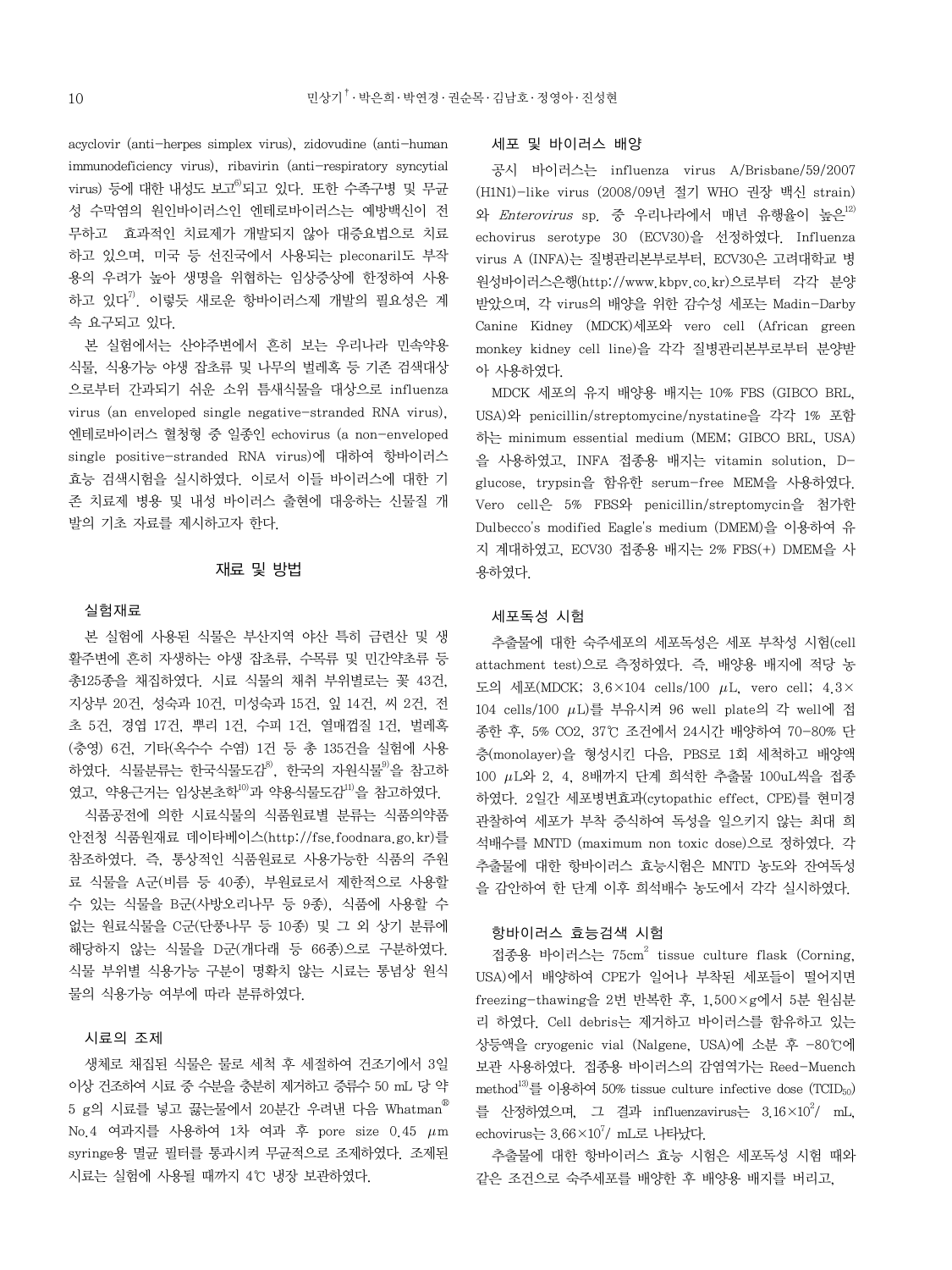MNTD 농도와 한 단계 이후 희석배수 농도로 추출물이 함 유된 접종용 배양액 각 100  $\mu$ L, TCID50의 10배량의 바이러  $\triangle$  100  $\mu$ L를 접종하였다. 2일간 배양 후 세포독성 시험 때와 반대로 추출물의 CPE 억제효과를 현미경 관찰하였다. 96 well plate에 샘플 당 정상세포, virus만 접종한 세포, MNTD 농도 의 추출물만 첨가한 세포를 각각 2 well씩 대조구로 두어 추 출물에 의한 CPE 억제효과를 비교 관찰하여 판정 하였다. 항 바이러스 효능을 보이는 추출물은 2번에 걸쳐 재현성 시험을 실시하였다.

#### 결과 및 고찰

#### 세포독성 시험

125종 식물로부터 134건의 채취부위별 열수추출 시료에 대 한 세포독성 시험은 조제된 원시료로부터 8배까지 2배 단계 희석한 추출물을 첨가한 well과 추출물을 가하지 않은 well의 세포부착 정도를 비교하였다(Fig. 1). 각 식물의 열수추출물은 배양세포로 사용된 MDCK cell 및 vero cell에 대하여 서로 다 른 세포 독성능을 나타내었다(Table 1). 추출물을 단계희석 접 종한 후 세포가 정상세포 형태를 유지하는 최대 희석배수

```
(MNTD)가 원농도 이하일 때를 저독성의 세포독성을 보이는 
추출물로 판정하였다. 그 결과 MDCK cell에 대하여 저독성을 
보이는 식물은 비름(지상부), 캐모마일(지상부), 바나나(잎), 비
파(성숙과), 옥수수수염, 접시꽃(꽃), 보리밥나무(성숙과), 무궁
화흰꽃(충영), 황매화(꽃), 익모초(경엽), 고비(지상부), 계뇨등
(꽃), 아카시아(꽃), 소루쟁이(전초), 산세베리아(잎), 까마중
(성숙과), 부들(꽃) 등 17종이었다. 그 중 옥수수수염, 접시꽃
(꽃), 고비(지상부), 아카시아(꽃)는 세포독성능을 나타내지 않
았으며 오히려 증가된 세포성장을 관찰할 수 있었다. Vero 
cell에 대하여는 당귀(잎), 쇠뜨기(지상부), 캐모마일(지상부), 
살구나무(성숙과), 무(지상부), 민들레(꽃), 어성초(지상부), 옥
수수수염, 아왜나무(꽃), 개다래(미성숙과), 접시꽃(꽃), 두릅나
무(꽃), 감나무(꽃), 뱀딸기(지상부), 보리밥나무(성숙과), 붉은
서나물(꽃), 치자(꽃), 무궁화(충영), 황매화(꽃), 고비(지상부), 
계뇨등(꽃), 쪽(지상부), 둥글레(꽃), 개구리갓(지상부), 철쭉
(흰꽃), 철쭉(충영), 아카시아(꽃), 개갓냉이(지상부) 등 28종이
었다. 그 중 옥수수수염, 접시꽃(꽃), 무궁화(충영)은 원농도에
서도 세포독성을 나타내지 않았다. 특히, 옥수수수염, 접시꽃
(꽃) 추출물은 공시세포 모두에 세포독성을 보이지 않았다.
```


Fig. 1. Cells photographed through inverted microscope (after 72 hr incubation,  $\times$ 400).

(A), (E); control cell untreated with aqueous extract and virus

(B), (F); treated with maximum non-toxic dose (MNTD) of Robinia pseudoacacia aqueous extract

- (C), (G); inhibited CPE by Robinia pseudoacacia aqueous extract at MNTD concentration
- (D), (H); virus-induced cytopathic effect (CPE) infected with influenza virus and echovirus, respectively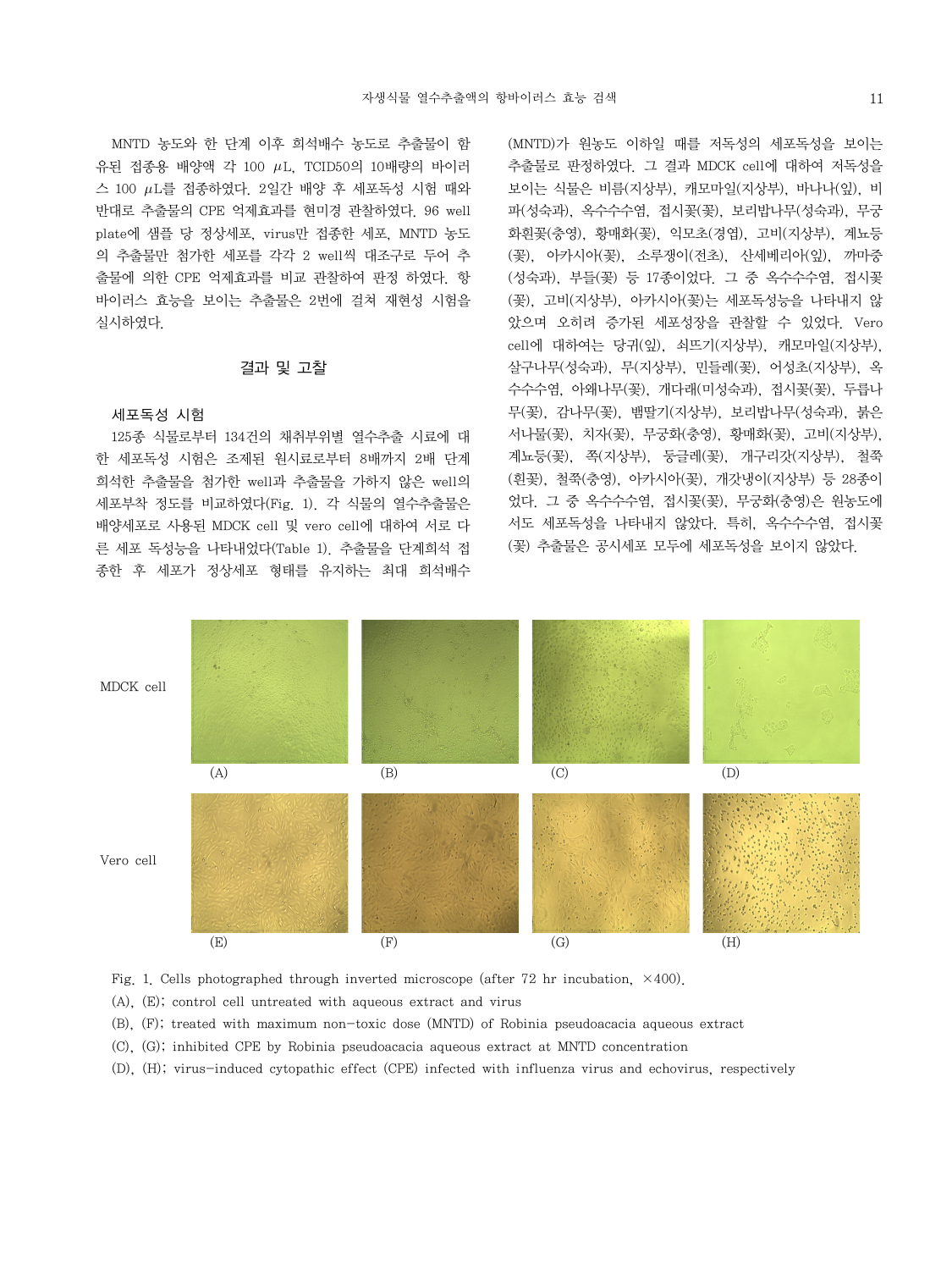|  | Table 1. Cytotoxic effect of aqueous extracts of 125 plants against vero cell and MDCK cell |  |  |  |  |  |  |  |  |  |  |  |  |  |
|--|---------------------------------------------------------------------------------------------|--|--|--|--|--|--|--|--|--|--|--|--|--|
|--|---------------------------------------------------------------------------------------------|--|--|--|--|--|--|--|--|--|--|--|--|--|

| Group <sup>a)</sup> |                                                          |             |                         | Cytotoxicity score <sup>c)</sup> |           |  |
|---------------------|----------------------------------------------------------|-------------|-------------------------|----------------------------------|-----------|--|
|                     | Botanical name (Family)                                  | Korean name | Part used <sup>b)</sup> | Vero cell                        | MDCK cell |  |
|                     | Amaranthus mangostanus (Amaranthaceae)                   | 비름          | AP                      | $+2$                             | $+1$      |  |
|                     | Agastache rugosa (Labiate)                               | 배초향         | AP                      | $+4$                             | $+4$      |  |
|                     | Angelicae gigantis (Umbelliferae)                        | 당귀          | LF                      | $+1$                             | $+4$      |  |
|                     | Atremisia asiatica (Compositae)                          | 쑥           | AP                      | $+8$                             | $+4$      |  |
|                     | Aster scaber (Compositae)                                | 참취          | FL                      | $+8$                             | $+4$      |  |
|                     | <i>Brassica juncea</i> (Cruciferae)                      | 갓           | LF                      | $+4$                             | $+8$      |  |
|                     | <i>Coix lacryma-jobi</i> (Gramineae)                     | 율무          | UF                      | $+4$                             | $+2$      |  |
|                     | Corylus sieboldiana (Butulaceae)                         | 참개암나무       | UF                      | $+8$                             | $+4$      |  |
|                     | Cedrela sinensis (Meliaceae)                             | 참죽나무        | <b>SB</b>               | $+8$                             | $+4$      |  |
|                     | Chrysanthemum boleale (Compositae)                       | 산국          | <b>FL</b>               | $+4$                             | $+8$      |  |
|                     | Capsicum annuum (Solanaceae)                             | 고추          | UF                      | $+4$                             | $+4$      |  |
|                     | Elsholtzia ciliata (Labiatae)                            | 향유          | AP                      | $+4$                             | $+8$      |  |
|                     | Equisetum arvense (Equisetaceae)                         | 쇠뜨기         | AP                      | $+1$                             | $+4$      |  |
|                     | Erigeron annuus (Compositae)                             | 개망초         | <b>FL</b>               | $+4$                             | $+2$      |  |
|                     | <i>Erigeron canadensis</i> (Compositae)                  | 망초          | <b>FL</b>               | $+8$                             | $+8$      |  |
|                     | Glechoma hederacea (Labiatae)                            | 긴병꽃풀        | WP                      | $+2$                             | $+4$      |  |
|                     | Gnaphalium affine (Compositae)                           | 떡쑥          | WP                      | $+4$                             | $+4$      |  |
|                     | Hydrangea macrophylla (Saxifragaceae)                    | 수국          | LF                      | $+8$                             | $+4$      |  |
|                     | Ixeris dentata (Compositae)                              | 씀바귀         | WP                      | $+4$                             | $+4$      |  |
|                     | Lycium chinensis Miller (Solanaceae)                     | 구기자         | LS                      | $+2$                             | $+4$      |  |
| Α                   | Matricaria chamomilla (Compositae)                       | 캐모마일        | AP                      | $+1$                             | $+1$      |  |
|                     | Mentha sacharinensis (Labiatae)                          | 박하          | LS                      | $+8$                             | $+8$      |  |
|                     | Morus alba (Moraceae)                                    | 뽕나무         | RF                      | $+4$                             | $+2$      |  |
|                     | Musa paradisiaca (Musaceae)                              | 바나나         | LF                      | $+2$                             | $+1$      |  |
|                     | Oenothera stricta Ledebour (Onagraceae)                  | 달맞이꽃        | <b>FL</b>               | $+8$                             | $+8$      |  |
|                     | Perila frutescens Britton var. <i>japonica</i> (Labiate) | 들깨          | LS                      | $+4$                             | $+8$      |  |
|                     | Perilla frutescens (Labiate)                             | 차조기         | LS                      | $+2$                             | $+4$      |  |
|                     | Persicaria hydropiper (Polygonaceae)                     | 역귀          | LS                      | $+4$                             | $+8$      |  |
|                     | Petasites japonicus (Compositae)                         | 머위          | AP                      | $+8$                             | $+8$      |  |
|                     | Platycodon grandiflorum (Campanulaceae)                  | 도라지         | LS                      | $+8$                             | $+8$      |  |
|                     | Plantago asiatica (Plantaginaceae)                       | 질경이         | AP                      | $+4$                             | $+4$      |  |
|                     | Portulaca oleracea (Portulacaceae)                       | 쇠비름         | AP                      | $+8$                             | $+4$      |  |
|                     | Prunus armeniaca (Rosaceae)                              | 살구          | RF                      | $+1$                             | $+4$      |  |
|                     | <i>Raphanus sativus (Cruciferae)</i>                     | 무           | AP                      | $+1$                             | $+4$      |  |
|                     | <i>Rhododendron mucronulatum</i> (Ericaceae)             | 진달래         | FL                      | $+8$                             | $+8$      |  |
|                     | Rumex acetosa (Polygonaceae)                             | 수영          | $\mathsf{FL}$           | $+8$                             | $+8$      |  |
|                     | Quercus aliena (Fagaceae)                                | 갈참나무        | RF                      | $+4$                             | $+4$      |  |
|                     | Quercus acutissima (Fagaceae)                            | 상수리나무       | FL                      | $+8$                             | $+8$      |  |
|                     | Taraxacum mongolicum (Compositae)                        | 민들레         | $\mathsf{FL}$           | $+1$                             | $+4$      |  |
|                     | Yucca gloriosa (Agacaceae)                               | 유카          | FL                      | $+8$                             | $+4$      |  |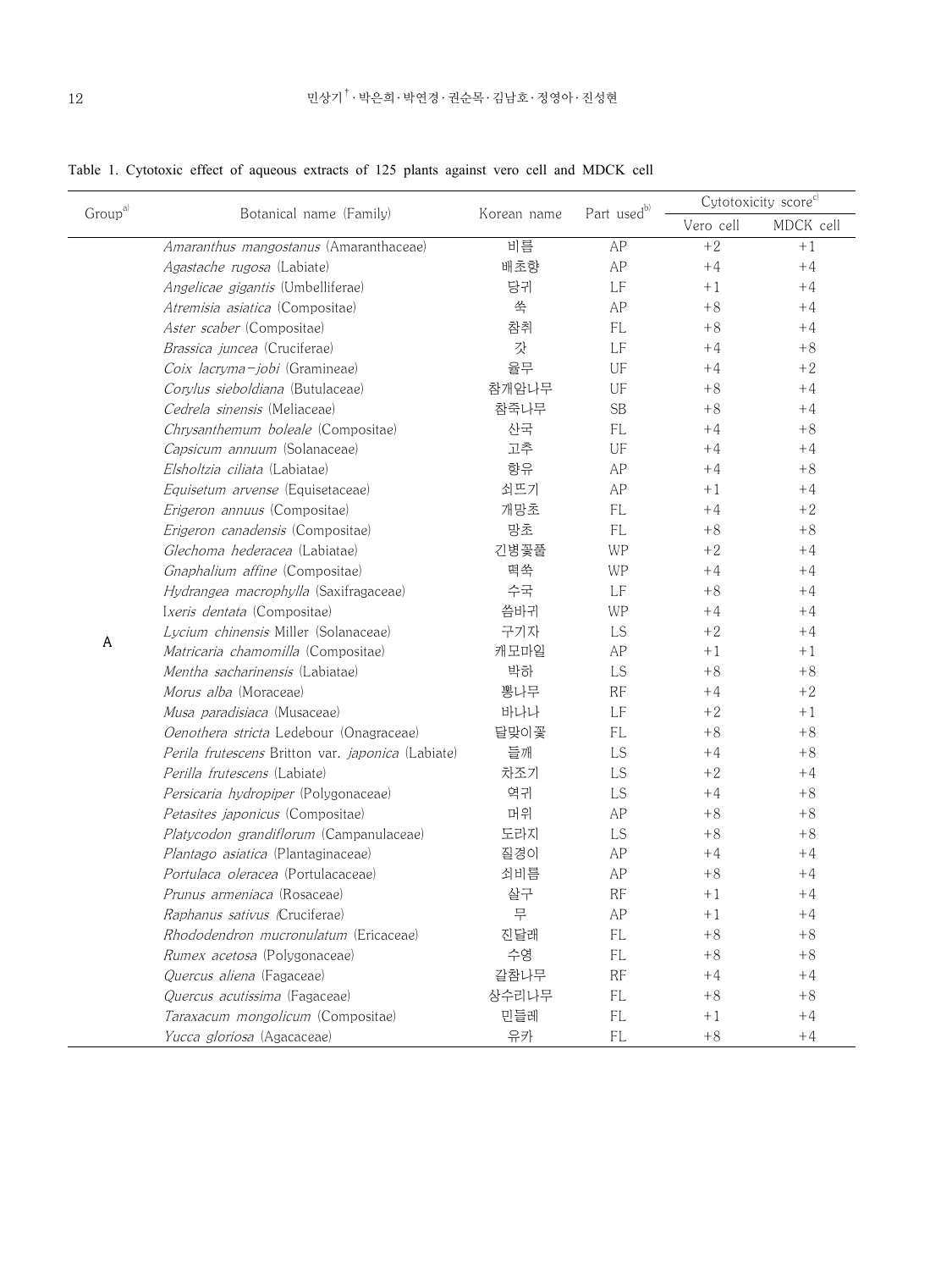# Table 1. Continued

| Group <sup>a)</sup>           | Botanical name (Family)                | Korean name | Part used <sup>b)</sup> | Cytotoxicity score <sup>c)</sup> |              |
|-------------------------------|----------------------------------------|-------------|-------------------------|----------------------------------|--------------|
|                               |                                        |             |                         | Vero cell                        | MDCK cell    |
|                               | Alnus firma (Betulaceae)               | 사방오리나무      | <b>FL</b>               | $+8$                             | $+8$         |
|                               |                                        |             | UF                      | $+8$                             | $+8$         |
|                               | Cornus officinalis (Cornaceae)         | 산수유         | UF                      | $+8$                             | $+8$         |
|                               | Eriobotrva japonica (Rosaceae)         | 비파나무        | RF                      | $+4$                             | $+1$         |
|                               |                                        |             | LS                      | $+4$                             | $+8$         |
|                               | Ginkgo biloba (Gingkoaceae)            | 은행나무        | LF                      | $+4$                             | $+8$         |
|                               | Houttuynia cordata (Piperaceae)        | 어성초         | AP                      | $+1$                             | $+4$         |
|                               | Lonice japonica (Caprifoliaceae)       | 인동초         | <b>FL</b><br>LS         | $+2$<br>$+2$                     | $+8$<br>$+4$ |
|                               | Nelumbo nucifera (Nymphaeaceae)        | 연           | LF                      | $+4$                             | $+4$         |
|                               | Pueraria thunbergianar (Leguminosae)   | 칡           | <b>FL</b>               | $+4$                             | $+4$         |
|                               |                                        |             |                         |                                  |              |
|                               | Zea mays (Gramineae)                   | 옥수수수염       | corn silk               | $+1$                             | $+1$         |
|                               | Astilbe chnensis (Saxifragaceae)       | 노루오줌        | <b>FL</b>               | $+2$                             | $+4$         |
|                               | Castanea crenata (Fagaceae)            | 밤껍질         | FB                      | $+8$                             | $+4$         |
|                               | Clematis apiifolia (Cercidiphyllaceae) | 사위질빵        | FL                      | $+4$                             | $+8$         |
|                               | Forsythia koreana (Oleaceae)           | 개나리꽃        | <b>FL</b>               | $+4$                             | $+8$         |
|                               | Glehnia littoralis (Umbelliferae)      | 갯방풍         | <b>FL</b>               | $+4$                             | $+4$         |
| $\mathsf{C}$                  | Rhus tricocarpa (Anacardiaceae)        | 개옺나무        | LF                      | $+2$                             | $+8$         |
|                               | Smilax china (Liliaceae)               | 청미래덩쿨       | UF                      | $+4$                             | $+4$         |
|                               |                                        |             | <b>RT</b>               | $+8$                             | $+2$         |
| $\, {\bf B}$<br>${\mathbb D}$ | Symphytum officinale (Boraginaceae)    | 캄프리         | LS                      | $+2$                             | $+4$         |
|                               | Viburnum awabuki (Caprifoliaceae)      | 아왜나무        | FL.                     | $+1$                             | $+4$         |
|                               | Zanthoxylum piperitum (Rutaceae)       | 초피나무        | UF                      | $+8$                             | $+8$         |
|                               | Acer palmatum (Aceraceae)              | 단풍나무        | UF                      | $+8$                             | $+8$         |
|                               | Actinidia polygama (Actinidiaceae)     | 개다래         | UF                      | $+1$                             | $+4$         |
|                               | Aloe barbadensis (Liliaceae)           | 알로에         | LF                      | $+2$                             | $+4$         |
|                               | Althaea rosea Cavanilles (Malvaceae)   | 접시꽃         | <b>FL</b>               | $+1$                             | $+1$         |
|                               | Amorpha fruticosa (Leguminosae)        | 족제비싸리       | FL                      | $+4$                             | $+4$         |
|                               | Aralia cordata (Araliaceae)            | 독활          | LF                      | $+4$                             | $+2$         |
|                               | Aralia elata (Araliaceae)              | 두릅나무        | FL                      | $+1$                             | $+2$         |
|                               | Aster koraiensis (Compositae)          | 벌개미취        | FL                      | $+8$                             | $+8$         |
|                               | Bidens bipinnata (Compositae)          | 귀침초         | LS                      | $+2$                             | $+2$         |
|                               | Breea segeta (Compositae)              | 조뱅이         | <b>FL</b>               | $+8$                             | $+8$         |
|                               | Broussonetia kazinoki (Moraceae)       | 닥나무         | LS                      | $+4$                             | $+4$         |
|                               | Caragana sinica (Leguminosae)          | 골담초         | <b>FL</b>               | $+4$                             | $+4$         |
|                               | Camellia japonica (Theaceae)           | 동백나무        | UF                      | $+8$                             | $+8$         |
|                               | Corydalis speciosa (Papaveraceae)      | 산괴불주머니      | LS                      | $+2$                             | $+2$         |
|                               | Diospyros kaki (Ebenaceae)             | 감나무         | LF                      | $+2$                             | $+8$         |
|                               |                                        |             | FL.                     | $+1$                             | $+4$         |
|                               | Duchesnea chrysantha (Rosaceae)        | 뱀딸기         | AP                      | $+1$                             | $+2$         |
|                               | Elaeagnus macrophylla (Elaeagnaceae)   | 보리밥나무       | RF                      | $+1$                             | $+1$         |
|                               | Erechitites hieracifolia (Compositae)  | 붉은서나물       | FL.                     | $+1$                             | $+4$         |
|                               | Euphorbia supina (Euphorbiaceae)       | 애기땅빈대       | WP                      | $+8$                             | $+4$         |
|                               | Firmiana simplex (Sterculiaceae)       | 벽오동         | UF                      | $+8$                             | $+8$         |
|                               | Gardenia jasmonoides (Rubiaceae)       | 치자          | FL.                     | $+1$                             | $+4$         |
|                               | Geranium thunbergii( Geraniaceae)      | 이질풀         | AP                      | $+8$                             | $+8$         |
|                               | Hibiscus syriacus (Malvaceae)          | 무궁화         | PG                      | $+1$                             | $+1$         |
|                               | Hydrocotyle ramiflora (Umbelliferae)   | 피멎이풀        | WP                      | $+4$                             | $+4$         |
|                               | Ilex cornuta (Aquifoliaceae)           | 호랑가시나무      | RF                      | $+4$                             | $+4$         |
|                               | Impatiens balsamina (Balsaminaceae)    | 봉선화         | FL                      | $+8$                             | $+8$         |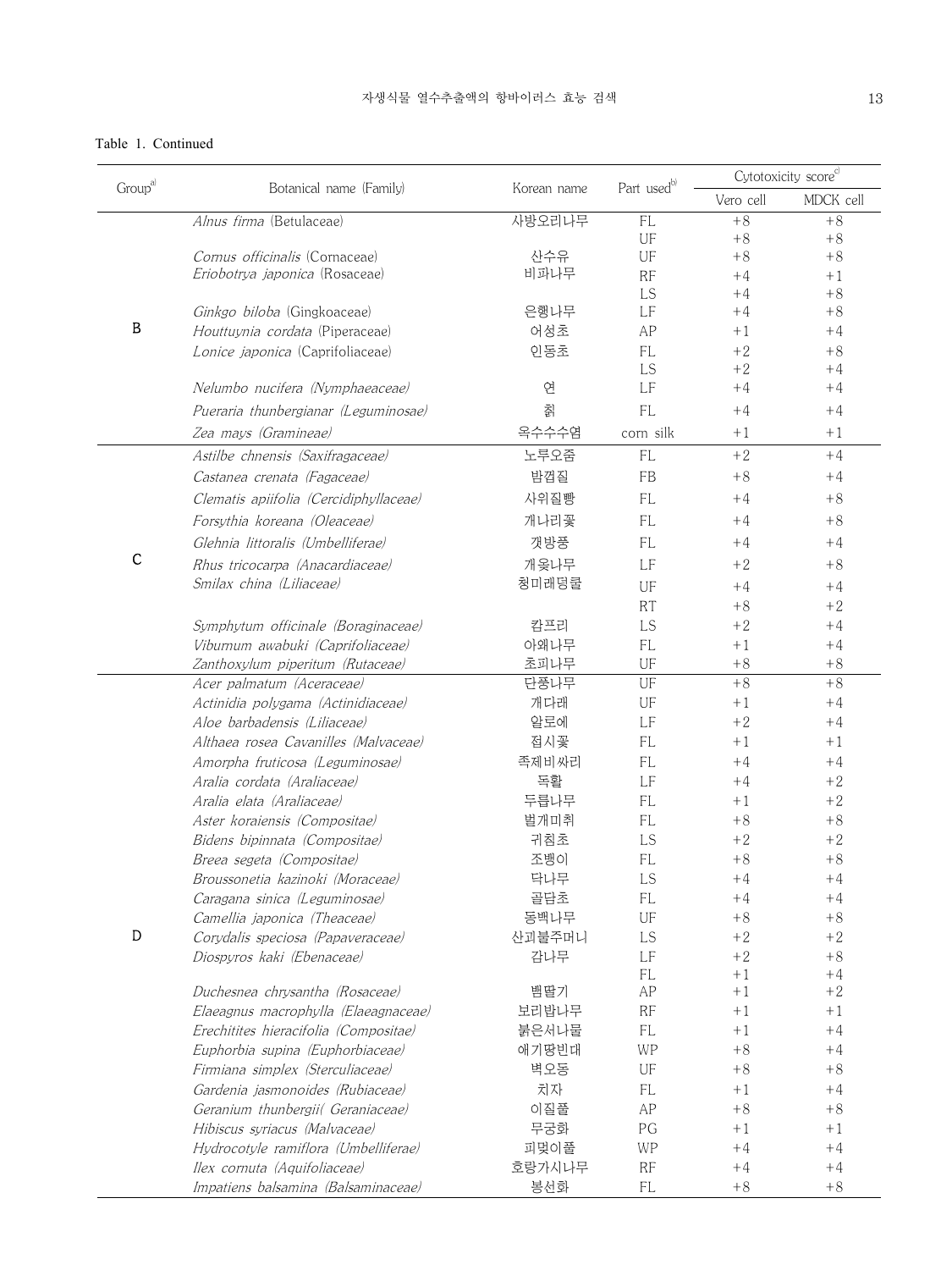# Table 1. Continued

| Group <sup>a)</sup> |                                          |             | Part usedb) |           | Cytotoxicity score <sup>c)</sup> |
|---------------------|------------------------------------------|-------------|-------------|-----------|----------------------------------|
|                     | Botanical name (Family)                  | Korean name |             | Vero cell | MDCK cell                        |
|                     | Kerria japonica (Rosaceae)               | 황매화         | <b>FL</b>   | $+1$      | $+1$                             |
|                     | Leonurus sibiricus (Labiatae)            | 익모초         | LS          | $+4$      | $+1$                             |
|                     | Lindera obtusiloba (Lauraceae)           | 생강나무        | LS          | $+2$      | $+4$                             |
|                     | Lysimachia barystachys (Primulaceae)     | 까치수염        | AP          | $+8$      | $+8$                             |
|                     | Machilus thunbergii (Lauraceae)          | 후박나무        | UF          | $+4$      | $+8$                             |
|                     | Magnolia grandiflora (Magnoliaceae)      | 태산목         | <b>FL</b>   | $+8$      | $+8$                             |
|                     | Magnolia kobus (Magnoliaceae)            | 목련          | UF          | $+2$      | $+8$                             |
|                     | Mallotus japonicus (Euphorbiaceae)       | 예덕나무        | LF          | $+8$      | $+8$                             |
|                     | Mirabilis jalapa (Nyctaginaceae)         | 분꽃          | RF          | $+4$      | $+4$                             |
|                     | Osmunda japonica (Osmundaceae)           | 고비          | AP          | $+1$      | $+1$                             |
|                     | Paederia scandens (Rubiaceae)            | 계뇨등         | FL          | $+1$      | $+1$                             |
|                     | Parthenocissus tricuspidata (Vitaceae)   | 담쟁이덩굴       | LS          | $+8$      | $+8$                             |
|                     | Patrinia scabiosaefolia (Valerianaceae)  | 마타리         | FL          | $+2$      | $+4$                             |
|                     | Paulownia coreana (Scrophulariaceae)     | 오동나무        | UF          | $+4$      | $+4$                             |
|                     | Persicaria thunbergii (Polygonaceae)     | 고마리         | <b>FL</b>   | $+4$      | $+4$                             |
|                     | Persicaria tinctoria (Polygonaceae)      | 쪽           | AP          | $+1$      | $+4$                             |
|                     | Polygonatum humile (Liliaceae)           | 둥글레         | FL          | $+1$      | $+2$                             |
|                     | Populus maximowiczii (Salicaceae)        | 황철          | LS          | $+8$      | $+8$                             |
|                     | Prunus persica (Rosaceae)                | 복숭아         | LF          | $+4$      | $+2$                             |
|                     |                                          |             | PG          | $+4$      | $+2$                             |
|                     | Prunus serrulata (Rosaceae)              | 벚나무         | RF          | $+2$      | $+4$                             |
| D                   |                                          |             | PG          | $+8$      | $+8$                             |
|                     | Quercus aliena (Fagaceae)                | 갈참나무        | FL          | $+4$      | $+4$                             |
|                     | Ranunculus ternatus (Ronunculaceae)      | 개구리갓        | AP          | $+1$      | $+4$                             |
|                     | Rhododendron schlippenbachii (Ericaceae) | 철쭉          | PG          | $+1$      | $+8$                             |
|                     |                                          |             | FL          | $+1$      | $+2$                             |
|                     | Robinia pseudoacacia (Leguminosae)       | 아카시아        | FL          | $+1$      | $+1$                             |
|                     | Rorippa indica (Labiatae)                | 개갓냉이        | AP          | $+1$      | $+4$                             |
|                     | Rosa multiflora (Rosaceae)               | 찔레나무        | UF          | $+8$      | $+8$                             |
|                     | Rosa rugosa (Rosaceae)                   | 해당화         | <b>SD</b>   | $+8$      | $+8$                             |
|                     | Rumex crispus (Polygonaceae)             | 소루쟁이        | AP          | $+4$      | $+1$                             |
|                     | Rudbeckia bicolor (Compositae)           | 루드베키아       | FL          | $+2$      | $+2$                             |
|                     | Salvia plebeia (Labiatae)                | 곰보배추        | AP          | $+8$      | $+8$                             |
|                     | Sansevieria (Liliaceae)                  | 산세베리아       | LF          | $+4$      | $+1$                             |
|                     | Solanum nigrum (Solanaceae)              | 까마중         | RF          | $+4$      | $+1$                             |
|                     | Styrax japonica (Styracaceae)            | 때죽나무        | PG          | $+8$      | $+8$                             |
|                     | Trachycarpus fortunei (Palm)             | 당종려         | FL          | $+8$      | $+4$                             |
|                     | Trifolium repens (Leguminosae)           | 토끼풀         | FL          | $+2$      | $+4$                             |
|                     | Typha latifolia Linne (Typhaceae)        | 부들          | FL          | $+4$      | $+1$                             |
|                     | Vitis vinifera (Vitaceae)                | 至王          | <b>SD</b>   | $+2$      | $+8$                             |
|                     | Youngia denticulata (Compositae)         | 고들빼기        | FL          | $+4$      | $+4$                             |
|                     | Youngia japonica (Compositae)            | 뽀리뱅이        | AP          | $+4$      | $+8$                             |
|                     | Zelkova serrata Makino (Ulmaceae)        | 느티나무        | PG          | $+8$      | $+8$                             |
|                     |                                          |             | LF          | $+8$      | $+8$                             |

a) A; can be used as raw materials in foodstuff B; can be used in limited dosage, C; prohibited in food processing by KFDA, D; not cited in Food Code

b) AP; aerial part, FL; flower, RF; ripened fruit, UF; unripened fruit, LF; leaf, SD; seed, WP; whole plant, LS; leaf+stem, RT; root, SB; stem bark, FB; fruit bark, PG; plant gall

 $c)$  score; 2-fold dilution factor for the extract showing (-) cytotoxicity at the maximum non-toxic dose (MNTD)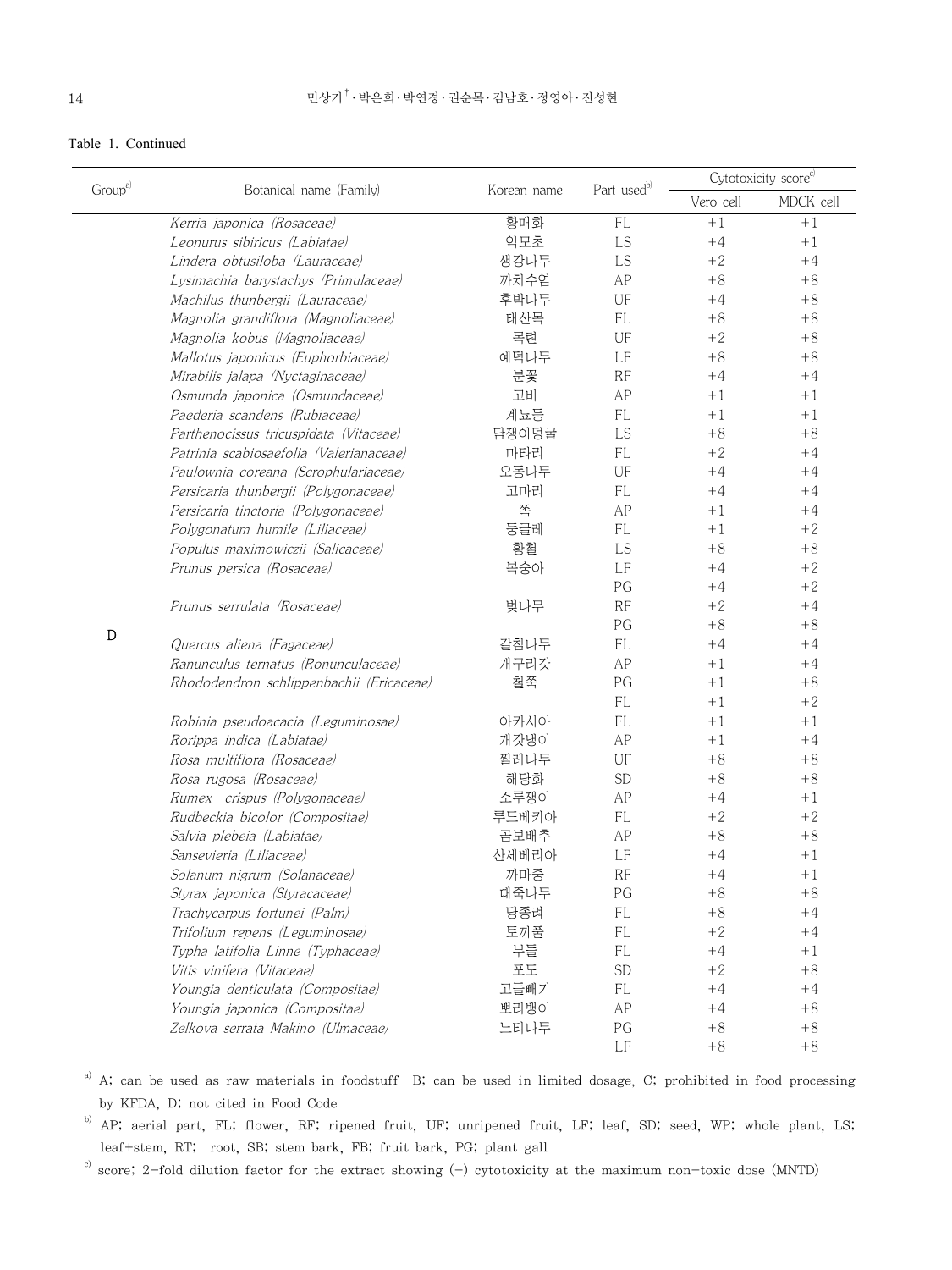|                                           | Dilution factor <sup>a)</sup> | Antiviral activity |              |  |  |
|-------------------------------------------|-------------------------------|--------------------|--------------|--|--|
| Plants (part used)                        |                               | Influenzavirus A   | Echovirus 30 |  |  |
| Zea mays (corn silk)                      |                               | $+++^{b)}$         |              |  |  |
|                                           | 2                             | $+$                |              |  |  |
| <i>Hibiscus syriacus</i> (plant gall)     |                               | $++ +$             |              |  |  |
|                                           | 2                             | $^{+}$             |              |  |  |
| <i>Robinia pseudoacacia</i> (flower)      |                               | $++ +$             | $+$          |  |  |
|                                           | 2                             | $+$                | $+++$        |  |  |
| Rumex crispus (aerial part)               | 2                             | $+++$              |              |  |  |
|                                           | 4                             | $+$                |              |  |  |
| <i>Persicaria tinctoria</i> (aerial part) | 2                             |                    | $+++$        |  |  |
|                                           | 4                             |                    | $^{+}$       |  |  |
| Rhododendron schlippenbachii (plant gall) | ∩                             |                    | $+++$        |  |  |
|                                           |                               |                    | $^+$         |  |  |

Table 2. Result of antiviral activities of aqueous extracts by cytopathic effect inhibition assays

a) The number of 2-fold dilutions beyond the maximum non-toxic dose (MNTD) in which the detected antiviral activity was observed

b) Results are expressed as inhibition of virus-induced CPE at MNTD for the extract: (-) no inhibition, (+) partial inhibition, (+++) complete inhibition. Results were confirmed in at least two duplicate experiments.

#### 항바이러스 효능 검색

추출물에 대한 anti-influenza virus 및 anti-echovirus 항 바이러스 효능보유 검색시험은 낮은 세포독성을 나타내는 시료 에 대하여 MNTD 농도와 한 단계 이후 희석배수 농도에서 실 시하여, 바이러스 감염으로부터 유도되는 CPE 억제정도로서 판 정하였다(Table 2). MDCK 세포에서 낮은 독성을 나타내는 17 종의 추출물 중 influenza virus A에 대하여 항바이러스 효능 을 나타내는 추출물은 옥수수수염, 무궁화(충영), 아카시아 (꽃), 소루쟁이(지상부)이었다. 세포무독성을 나타내는 추출물 의 희석배수 즉, 소루쟁이 추출물은 2배 희석농도, 나머지 3종 은 원농도에서 각각 항인플루엔자 효능을 나타내었다. 한편, Vero 세포에 낮은 독성을 나타내는 28종의 추출물 중 echovirus 30에 대하여 항바이러스 효능을 나타내는 추출물은 쪽(지상부), 철쭉(충영), 아카시아(꽃) 등 3종이었다. 이중 아 카시아는 원액에서, 나머지 2종은 2배 희석농도에서 항바이러 스 효능을 나타내었다.

특히 밀원식물로서 유용한 아카시아 꽃은 공시바이러스 2종 모두에 항바이러스 효능을 나타내었고, 또한 무궁화와 철쭉의 벌레혹은 각각 원액 및 2배 희석농도에서 세포무독성 및 항바 이러스효능을 보였다.

#### 결 론

최근 천연물중의 항바이러스 효능 검색 연구는 다수 보고되 고 있다. 우리나라의 경우, Park 등 $^{14}$ 은 유자, 모과, 생강의 열 수추출물에서 A형 인플루엔자에 대한 항바이러스 효과가 있다 고 보고하였고, Rym 등<sup>15)</sup>은 잔나비걸상버섯 수용성 물질이 vesicular stomatitis virus (VSV)에 대한 항바이러스 효과가 있다고 보고하였으며, Lee 등 <sup>16)</sup>은 낙엽진흙버섯 자실체 유래 열수추출물과 에탄올 침전물로부터 coxackievirus B3에 대한 항바이러스 효능을 보고하였다. 또한 Kwon 등17)은 전통 약용 식물 중 초피나무, 구지뽕나무, 누리장나무, 고삼의 열수추출물 에서 돼지위장염바이러스(TGEV)와 초피나무, 조각자나무, 마황 의 열수추출물이 돼지유행성 설사바이러스(PEDV)에 대하여 효 과적인 항바이러스능을 나타낸다고 보고하였다. 또한, herpes simplex virus (HSV)에 대한 항바이러스 효능 탐색결과, Yoon 등 $\frac{18}{6}$ 은 ascorbic acid, Kim 등 $\frac{19}{6}$ 은 측백나무의 종자(백자인, Thujae orintalis Semen) 추출물, Kang 등20)은 계지와 호장 근의 열수 및 메탄올 추출물, Lee 등<sup>21)</sup>은 수종의 flavonoid 화합물이 HSV에 대한 항바이러스 효과가 있다고 보고하였다. 또한 Kim 등22)은 녹차(Camellia sinensis), 홍화씨(Carthamus tinctorius) 추출물에서 feline calicivirus (FCV)에 대한 항바이러 스 효능을 보고하였으며, Lee 등 일로에(Aloe arborescens) 추출물이 HSV-1, measles virus, hantaan virus, VSV에 대하여 항바이러스 효과가 있다고 보고하였다.

한편, 외국의 경우에서도 국가별 민속약용 식물을 중심으로 항바이러스 소재 검색 연구가 진행되고 있다. 콜롬비아의 민속 식물 Rosa nutkana, Amelanchier alnifolia, Potentilla argut <sup>a</sup>(Rosaceae, 장미과)는 coronavirus 및 respiratory syncytial virus (RSV)에 각각 세포병변효과를 저해한다고 보고 $^{24)}$  하였으 며, 에티오피아 약용식물 Acokanthera schimperi (Apocynaceae, 협죽도과)은 Coxsackievirus B3 (CVB3)에, *Euclea schimperi*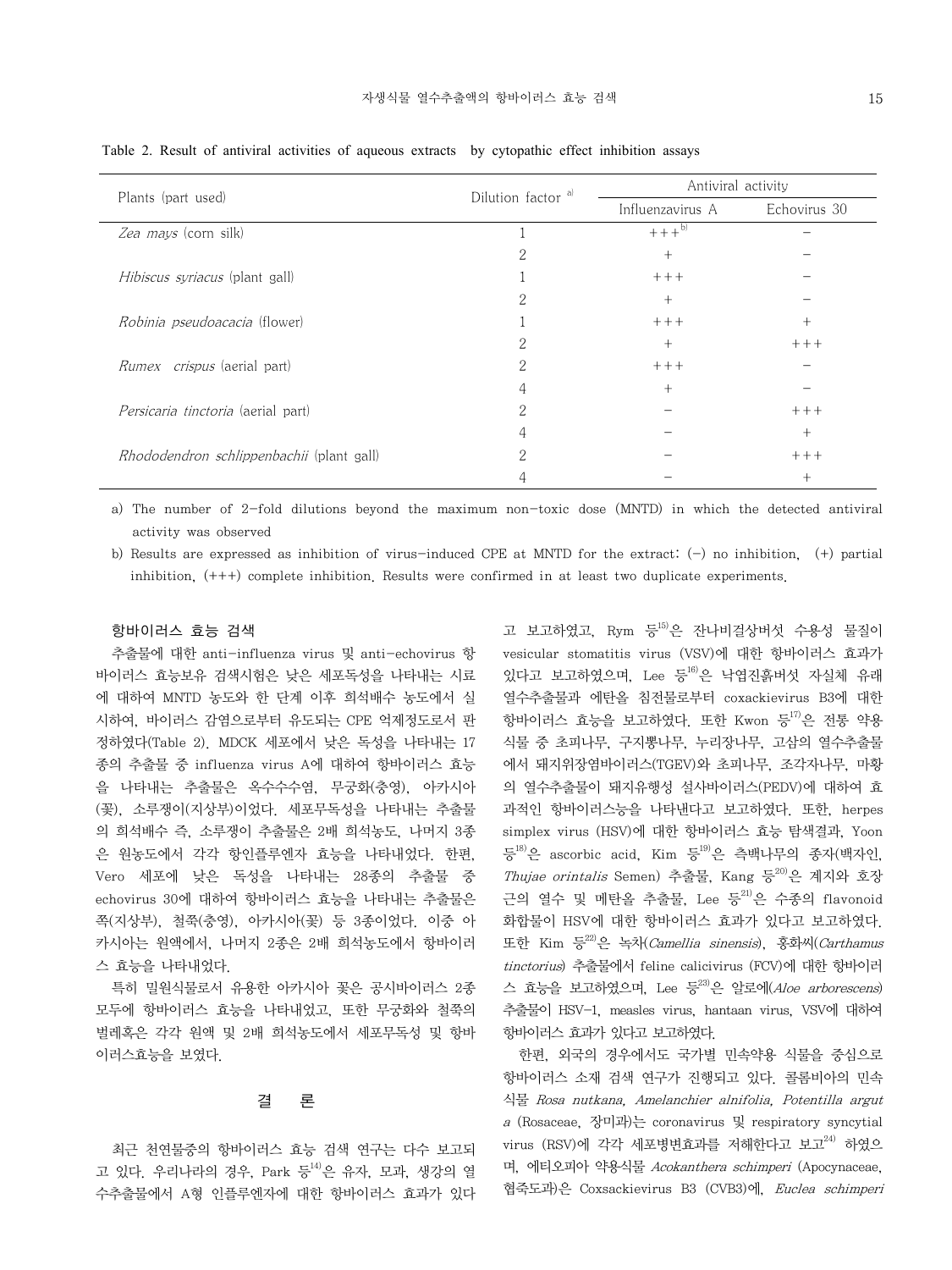(Ebenaceae, 감나무과)는 influenzavirus A에, Inula confertiflora (Asteraceae, 국화과)는 HSV-1에 각각 세포배양을 통한 CPE 억 제능이 있다는 보고<sup>6)</sup>하였으며, 브라질의 자생식물 Artocarpus integrifolia (Moraceae, 뽕나무과) 외 12종의 약용식물로부 터 anti-rotavirus activity 효능이 보고25)되었다. 또한 르완 다 약용식물 Maranga kilimandscharia (Euphobiaceae, 대극과) 에서 anti-measles activity가 보고<sup>26)</sup>되었으며, 베네수엘라 열대 우림 지역 자생식물 Guatteria cardoniana (Annonaceae)의 메 탄올 추출물로부터 neurotropic sindbis virus (NSV)에 저해효 과가 있다고 보고 $^{27)}$ 되었으며, 브라질 남부지역에 자생하는 Hyp ericum spp. (물레나물과)에서 lentiviruses에 대한 항바이러스 활성 보고28), 아르젠티나의 약용식물 Polygonum punctatum (Pol ygonaceae, 마디풀과), Lithraea molleoides (Anacardiaceae, 옻 나무과)에서 respiratory syncytial virus (RSV)에 대한 항바이 러스 효능 보고29), 호주 원주민의 약용식물 Pterocaulon sphace latum (Asteraceae, 국화과)와 Dianella longifolia (Liliaceae, 백합과)의 anti-poliovirus activity보고<sup>30)</sup>, Euphorbia australis (Euphorbiaceae, 대극과)와 Scaevola spinescens (Goodeniaceae) 의 human cytomegalovirus (HCMV)에 대한 항바이러스 효능 보 고, 이탈리아의 Herpes zoster의 치료 민속약용식물로 알려진 Patietaria diffusa (Urticaceae, 쇄기풀과), Urtica dioica (Urti caceae), Sambucus niger (Caprifoliaceae, 인동과)의 feline im munodeficiency virus (FIV)에 대한 항바이러스 효과 보고<sup>31)</sup>, 서부 아프리카의 자생식물 Guiera senegalensis (Combretacea e)의 충영(벌레혹)으로부터 fowlpox virus에 대한 항바이러스 효 능이 있다고 보고 $^{32}$ 하였다. 또한 중국의 민속약용식물 Trollius c hinensis Bunge (Ranunculaceae, 미나리아재비과)의 꽃으로부 터 추출된 flavonoids와 유기산(orientin, vitexin 등)은 parainfl uenza type 3 virus와 coxsackie B3 virus에 항바이러스 효능이 있다는 보고<sup>33)</sup>, 고삼(Sophora flavescens, Fabaceae), 황금(Scut ellaria baicalensis, Lamiaceae)은 RSV에 대하여 항바이러스 효 능있다는 보고34), 일본 및 우리나라에 자생하는 야생잡초 뽀리뱅 이(Youngia japonica, Asteraceae, 국화과)의 HEp-2 cell에서 R SV에 대한 항바이러스 효능 보고 $^{35,36)}$  및 중국 및 우리나라 산야에 흔히 자라는 꿀풀(Prunella vulgris, Labiatae)로부터 추출된 pol ysaccharide는 vero cell에서 HSV antigen 발현을 낮춘다는 보고  $37$ )가 있다. 특히, 성병 및 피부병변을 유발하는 human simplex v irus (HSV-1, -2)에 대한 항바이러스능 보유식물 검색시험은 많 이 보고되었다. Thailand<sup>38,39)</sup> 민속식물 *Dunbaria bella* (Fabac eae, 콩과)와 Clinacanthus nutans (Acanthaceae, 쥐꼬리망초 과), sub-Saharan Africa<sup>40)</sup> 지역의 민속약용식물 Carissa edul is (Apocynaceae, 협죽도과), 콜롬비아41) 민속식물 Polygonum punctatum (Polygonaceae, 마디풀과)와 Ampelozizyphus amaz onicus (Rhamnaceae, 갈매나무과), India<sup>42)</sup> 민속식물 Annona muricata (Annonaceae, 포포나무과)의 수피와 Petunia nyctagi  $niflora$  (Solanaceae, 가지과)의 지상부, 불가리아 $43$ ) 약용식물  $G$ eranium sanguineum (Geraniaceae, 쥐손이풀과)의 열수 추출 액 등에서 그 효능이 보고되었다.

또한 천연물 중에서도 버섯류에 대한 항바이러스 물질 검색 연구보고는 표고버섯(Lentinus edodes) 유래 lentinan<sup>44)</sup>과 운 지버섯(Coriolus versicolor) 유래 PSK[45]의 HIV 증식억제 효 과, 잔나비걸상버섯(Elfvingia applanata) 열수 추출물의 VSV 에 대한 항바이러스 활성 $^{15}$ . 영지버섯(Ganoderm spp.) 유래 당단백의 HSV에 대한 항바이러스 활성 $^{46}$ , 메꽃버섯(Microphor us affinis)유래 지질성 물질의 neuraminidase 활성저해<sup>47)</sup>, 동 충하초(Cordyceps militaris) 유래 codycepin의 HIV-1 역전사 효소 활성억제48) 등 버섯류에 대한 항바이러스 활성에 대한 연 구 등 문헌이 검색되었다.

그러나 이렇듯 많은 항바이러스 효능 검색 연구보고에도 불 구하고 치료제로서 상품화에 성공한 예는 많지 않다. 이는 in v itro cell culture system을 이용한 항바이러스 효능검색 시험 이 숙주세포의 다양성 등 세포배양 환경요인이 실험실마다 차 이가 있다는 단점과, in vivo 임상 실험계에서 세포내 절대기생 체인 바이러스의 유전적 변이, 표적 숙주세포와의 안전성 평가 등 요인으로 인하여 결과 차이가 있기 때문이라 사료된다. 이는 in vivo 에서 항바이러스 효과를 나타내는 유효성분도 추출물 의 농도, 추출방법 등 요인으로 인하여 in vitro cell culture s ystem에서 검출이 안 될 수 있다고 보고<sup>49)</sup>에서 찾아볼 수 있 다. 그럼에도 불구하고 많은 나라에서 자국의 민속 약용식물을 이용한 항바이러스 효능물질 검색시험이 우선적으로 집중되는 이유는 비싼 화학치료제보다 복용이 용이한 열수추출(decotion) 등의 방법을 통한 저렴하고 효과적인 대체요법으로 적용될 수 있고 향후 신약개발의 후보물질로서 연구대상이 되기 때문이라 사료된다. 2009년 전세계에 대유행한 pandemic influenzaviru s A(H1N1)의 치료제로 사용된 oseltamivir (Tamiflu® )가 대회 향(Chinese star anise)으로부터 추출된 유효성분으로 상품화에 성공한 사례이다.

한편, 충영(벌레혹, galls)는 식물의 줄기나 잎 등에 진딧물 등 곤충이나 균류의 기생에 의한 자극으로 생기는 비정상적 비 대성 혹(hypertrophic) 조직으로, 탄닌이 다량 함유되어 있으며 한방에서는 붉나무의 오배자가 수렴제 등 약용으로 사용된다. 본 연구에서는 느티나무, 때죽나무, 철쭉, 벚나무, 복숭아나무, 무궁화의 충영을 채취하여 항바이러스 효능을 검증한 결과, 무 궁화와 철쭉의 충영에서 influenza virus와 echovirus에 대한 항바이러스 효능을 각각 나타내어 다양한 식물의 충영을 추후 더 조사할 가치가 있다고 사료된다.

#### 요 약

부산지역 인근의 자생식물 125종의 열수추출물로부터 바이러 스유도 세포병변효과 억제시험법을 이용하여 인플루엔자바이러 스와 에코바이러스에 대한 항바이러스 효능을 검색하였다. 그 결과, 7종의 식물이 세포무독성 농도에서 항바이러스 효과가 나타났다. 옥수수수염, 무궁화(충영), 아카시아(꽃), 소루쟁이 (지상부)의 열수추물물은 인플루엔자바이러스에 대하여, 쪽(지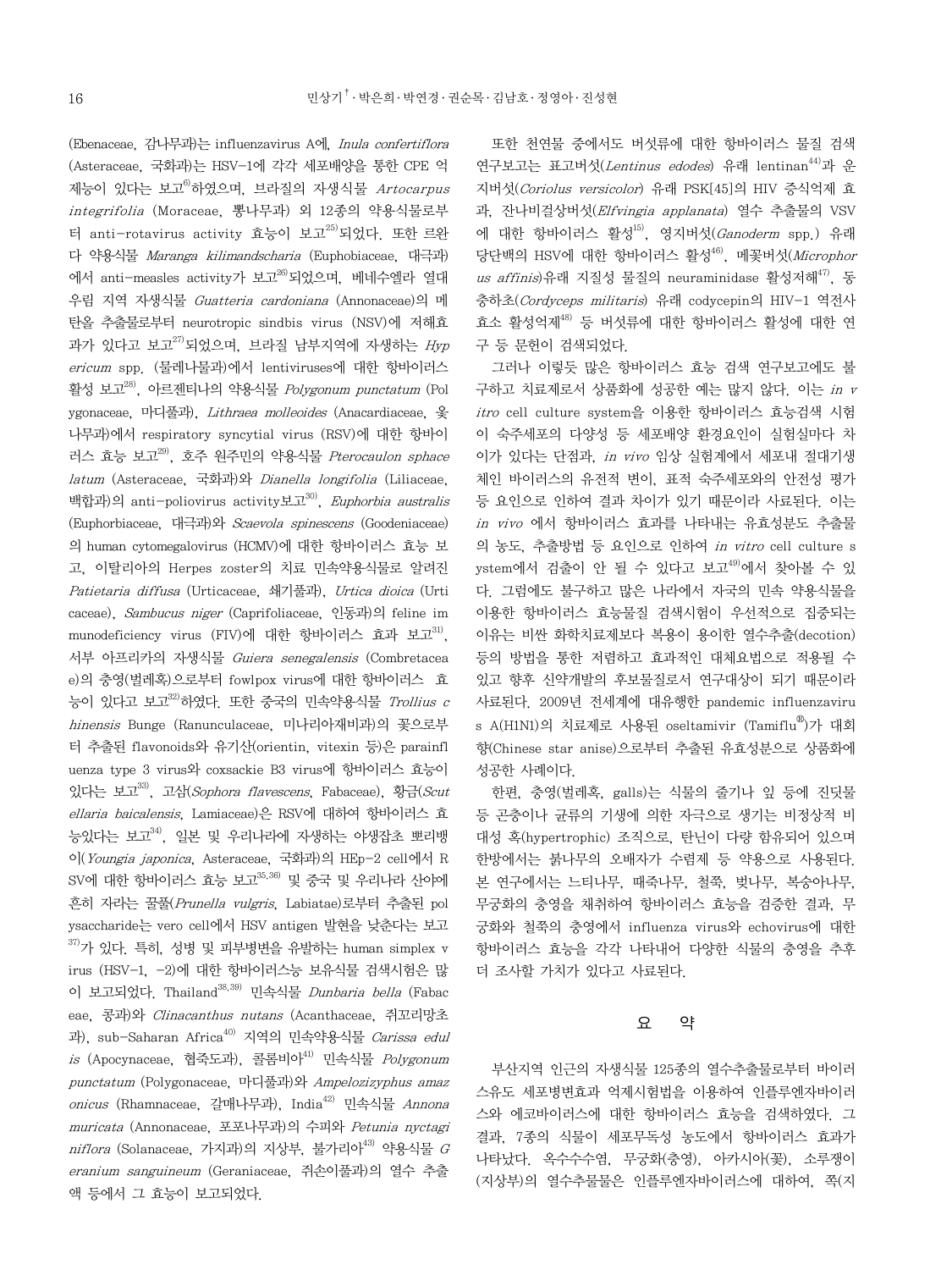상부), 철쭉(충영), 아카시아(꽃)의 열수추출물은 에코바이러스 에 대하여 각각 항바이러스 효능을 나타내었다.

# 참고문헌

- 1. Biological research information center. http://bric.post ech.ac.kr/webzine.
- 2. Min, S. K., Y. K. Park, J. H. Park, J. S. Jin, and K. W. Kim., Screening of antibacterial activity from hot water extracts of indigenous plants. Journal of Life Sc ience 14, pp.951~962(2004).
- 3. Kurokawa, M., H. Ohyama, T. Hozumi, T. Namba, M. Nakano, and K. Shiraki., Assay for antiviral activity of herbal extracts using their absorbed sera. Chem. p harm. Bull. 44, pp.1270~1272(1996).
- 4. Paul Cos, A. J. Vlietinck, D. Vanden Berghe, and Lou s Maes., Anti~infective potential of natural products: How to develop a stronger in vitro proof-of-concept. Journal of Ethnopharmacology 106, pp.  $290 \sim 302(2006)$ .
- 5. Kim, K. A., J. Y. Lee, W. K. Kim, Y. Kim, Y. K. Par k, and C. Kang., Amantadine and zanamivir resistance of Influenza A/H3N2 viruses isolated in Korea, 2002/0 3~2003/04. Journal of Bacteriology and Virology. 38, pp.127~137(2008).
- 6. Mariam, T. G., R. Neubert, P. C. Schmidt, P. Wutzle r, and M. Schmidtke., Antiviral activities of some Ethi opian medicinal plants used for the treatment of derm atological disorders. Journal of Ethnopharmacology 10 4, pp.182~187(2006)
- 7. 질병관리본부. 감염병실험실진단 질환별시험법Ⅱ. pp. 650~ 651(2005)
- 8. Lee, Young-No. Flora of Korea. 4th ed. Kyo-Hak Pu blishing Co. Ltd., Seoul, Korea(2002).
- 9. 김태정. 한국의 자원식물. 서울대학교출판부(1996).
- 10. Shin, M. K. Clinical Phytology. Namsandang, Seoul, Korea(1998).
- 11. Park, J. H. and Lee, J. G., Encyclopedia of Medicinal Plant. Shinilsangsa, Seoul, Korea(1998).
- 12. Min, S. K., Report of enterovirus laboratory surveill ance in Busan. The annual report of Busan metropol itan city institute of health and environment.  $18~2$ . pp. $10~14(2008)$ .
- 13. Hierholzer, J. C. and R. A. Killington., Virus isolatio n and quantitation. In: Virology Methods Manual, In Mahy, B. W. J. and H. O. Kangro (eds.), Academy Pr ess, San Diege, pp.35~37(1996).
- 14. Park, K. J. and H. H. Lee., In vitro antiviral activit y of aqueous extracts from Korean medicinal plants a gainst influenza virus type A. J. Microbial. Biotechno l. 15, pp.924~929(2005).
- 15. Rym, K. H., S. K. Eo, Y. S. Kim, C. K. Lee, and S. S. Han., Antiviral activity of water soluble substanc e from Elfvingia applanata. Kor. J. Pharmacogn. 30, pp.  $25 \sim 33(1999)$ .
- 16. Lee, S. M., S. M. Kim, Y. H. Lee, W. J. Kim, Y. S. N a, H. G. Kim, J. H. Nam, H. D. Shin, D. H. Kwon, an d Y. I. Park., Antiviral activity of hot water extract a nd its ethanol precipitate of Phellinus pini fruiting bod y. Kor. J. Microbiol. Biotechnol. 37, pp.33~41(2009).
- 17. Kwon, D. H., M. B. Kim, D. Y. Toon, Y. H. Lee, J. W. Kim, H. G. Lee, I. S. Choi, J. S. Lim, and Y. K. Choe., Screening of plant resourcesof anti viral activi ty. Korean J. Medicinal Crop Sci. 11, pp.  $24 \sim 30(2003)$ .
- 18. Yoon, J. C., J. J. Cho, S. M. Yoo, and Y. M. Ha., A ntiviral activity of ascorbic acid against herpes simpl ex virus. J. Korean Soc. Microbiol. 35, pp.1~8(2000).
- 19. Kim, H. K., E. J. Kang, B. J. Kang, K. J. Park, and B. S. Ko., Isolation of anti-herpes simplex virus type 1 component from Thujae orintalis semen. Kor. J. Ph armacogn. 29, pp.277~282(1998).
- 20. Kang, B. J., K. S. Yang, M. H. Kim, and K. J. Par k., Screening of antiviral activities of Korean medici nal herbs and traditional prescriptions against herpes simplex virus type-1. J. Korean. Soc. Virology 27, p  $p.227 \sim 237(1997)$ .
- 21. Lee, J. H., Y. S. Kim, C. K. Lee, H. K. Lee, and S. S. Han., Antiviral activity of some flavonoids on herpes si mplex viruses. Kor. J. Pharmacogn. 30, pp. $34 \sim 39(1999)$ .
- 22. Kim, K. L., Y. M. Kim, E. W. Lee, D. S. Lee, and M. S. Lee., Screening of antiviral activity from natu ral plants against feline calicivirus. Journal of Life S cience 19, pp.928~933(2009).
- 23. Lee, P. W., Y. C. Kim, D. H. Chung., Antiviral actio n of aloe extracts. J. of Kor. Soc. of Virology 22, p p.207~215(1992).
- 24. McCutcheon, A. R., T. E. Roberts, E. Gibbons, S. M. Ellis, L. A. Babiuk, R. E. W. Hancock, and G. H. N. Towers., Antiviral screening of British Columbian me dicinal plants. Journal of Ethnopharmacology 49, p p.101~110(1995).
- 25. Goncalves, J. L. S., R. C. Lopes, D. B. Oliveira, S. S. Costa, M. M. F. S. Miranda, M.T. V. Romanos, N. S. O. Santos, and M. D. Wigg., In vitro anti-rotavir us activity of some medicinal plants used in Brazil a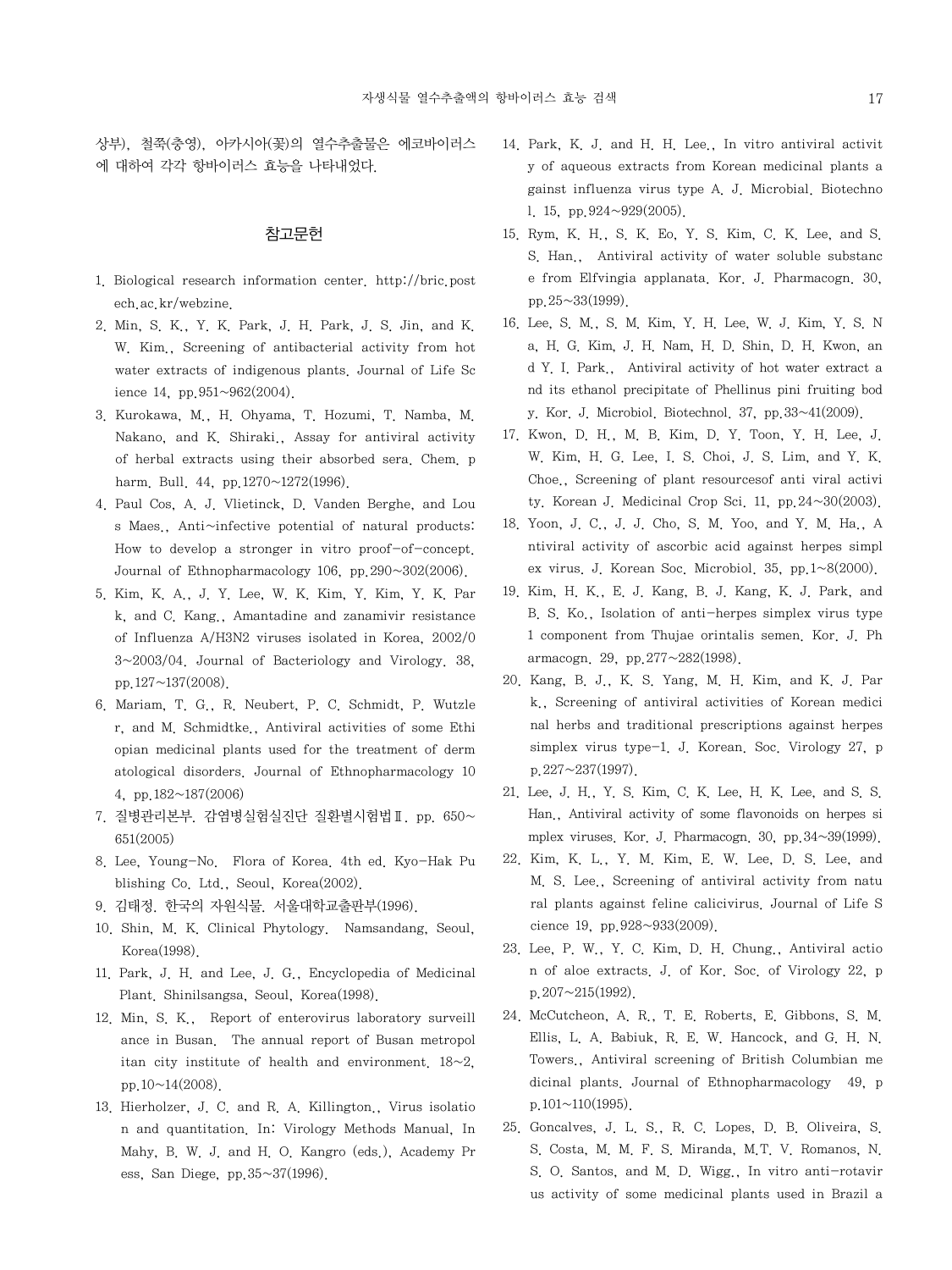gainst diarrhea. Journal of Ethnopharmacology 99, pp.403~407(2005).

- 26. Cos, P., N. Hermans, T. D. Bruyne, S. Apers, J. B. Si ndambiwe, D. V. Berghe, L. Pieters, and A. J. Vlietin ck., Further evaluation of Rwandan medicinal plant ex tracts for their antimicrobial and antiviral activities. Journal of Ethnopharmacology 79, pp.155~163(2002).
- 27. Paredes. A., M. Hasegawa, F. Prieto, J. Mendez, M. Rodriguez, and M. R. ortega., Biological activity of Guatteria cardoniana fractions. Journal of Ethnophar macology 78, pp.129~132(2001).
- 28. Schmitt, A. C., A. P. Ravazzolo, and G. L. Poster., I nvestigation of some Hypeicum species native to Sour thern of Brazil for antiviral activity. Journal of Ethn opharmacology 77, pp.239~245(2001).
- 29. Kott, V., L. Barbini, M. Cruanes, J. D. Munoz, E. Vi vot, J. Cruanes, V. Martino, G. ferraro, L. Cavallar o, and R. Campos., Antiviral activity in Argentine m edicinal plants. Journal of Ethnopharmacology 64, p p.79~84(1999).
- 30. Semple, S. J., G. D. Reynolds, M. C. O'Leary, and R. L. P. Flower., Screening of Australian medicinal plan ts for antiviral activity. Journal of Ethnopharmacolog y 60, pp.163~172(1998).
- 31. Tochikura, T. S., H. Nakashima, Y. Kaneko, N. Koba yashi, and N. Yammoto., Suppression of human imm unodeficiency virus replication by 3'-azido-3'deoxythy midine in various human haematopoietic cell line; Au gmentation of the effect by lentinan. J. Cancer. Res. 8, pp.583~589(1987).
- 32. Lamien, C. E., A. Meda, J. Mans, M. Romito, O. G. Nacoulma, andG. J. Viljoen., Inhibition of fowlpox v irus by an aqueous acetone extract from galls of Gui era senegalensis. Journal of Ethnopharmacology 66, pp.  $249 \sim 253(2005)$ .
- 33. Li, Y. L., S. C. Ma, T T. yang, S. M. Ye, and P. P. H. But., Aniviral activities of flavonoids and organic acid from Trollius chinensis Bunge. Journal of Ethno pharmacology 79, pp.365~368(2002).
- 34. Ma, S. C., J. Du, P. P. H. But, X. L. Deng, Y. W. Z hang, V. E. C. Ooi, H. X. Xu, H. S. Lee, and S. F. Lee., Antiviral chinese medicinalherbs against respira tory syncytial virus. Journal of Ethnopharmacology 7 9, pp.205~211(2002).
- 35. Ooi, L. S. M., H. Wang, C.W. Luk, and V. E. Ooi., Anticancer and antiviral activities of Youngia japonic a (L.) DC. Journal of Ethnopharmacology. 94. pp.11  $7 \sim 122(2004)$ .
- 36. Ooi, L. S. M., H. Wang, Z. He, and V. E. C. Ooi., A ntiviral activities of purified compounds from Youngi a japonica(L.) DC. Journal of Ethnopharmacology 106, pp.187-191(2006).
- 37. Chiu, L. C. M., W. Zhu, and V. E. C. Ooi., A polysa ccharide fraction from medicinal herb Prunella vulgar is downregulates the expression of herpes simplex vir us antigen in vero cells. Journal of Ethnopharmacolo gy 93, pp.63~68(2004).
- 38. Pannarat, A., W. Aree, W. Prapon, and K. F. Bastow., Anti-herpes virus activity of Dunbaria bella Prain. Jo urnal of Ethnopharmacology 105, pp. $64~68(2006)$ .
- 39. Yoosook, C., Y. Panpisutchai, S. Chaichana, T. Santisu k, and V. Reutrakul., Evaluation of anti-HSV-2 activi ties of Barleria lupulina and Clinacanthus nutans. Jour nal of Ethnopharmacology 67, pp.179~187(1999).
- 40. Tolo, F. M., G. M. Rukunga, F. W. Muli, E. N. M. N jagi, W. Njue, K. Kumon, G. M. Mungai, C. N. Muth aura, J. M. Mili, L. K. Keter, E. Oishi, and M. W. K ofi-Tsekpo., Anti-viral activity of the extracts of a Kenyan medicinal plant Carissa edulis against herpes implex virus. Journal of Ethnopharmacology 104, pp.  $92\sim 99(2006)$
- 41. Lopez, A., J. B. Hudson, and G. H. N. Towers., Anti viral and antimicrobial activities of Colombian medici nal plants. Journal of Ethnopharmacology 77, pp.18  $9~196(2001)$ .
- 42. Padma, P., N. P. Pramod, S. P. Thyagarajan, and R. L. Khosa., Effect of the extract of Annona muricata and Petunia nyctaginiflora on herpes simplex virus. J ournal of Ethnopharmacology 61, pp.81~83(1998).
- 43. Serkedjieva, J., and S. Ivancheva., Antiherpes virus activity of extracts from the medicinal plant Geraniu m sanguineum L. Journal of Ethnopharmacology 64, pp.59~68( 1999).
- 44. Uncini Manganelli, R. E., L. Zacaaro, and P. E. To mei., Antiviral activity in vitro of Urtica dioica L., P arietaria diffusa M. et K. and Sambucus niger L. Jou rnal of Ethnopharmacology 98, pp. $323 \sim 327(2005)$ .
- 45. Tochikura, T. S., H. Nakashima, K. Hirose, and N. Ya mmoto., A biological response modifier, PSK, inhibits human immunodeficiency virus infection in vitro. Bioc hem. Biophys. Res. Commun. 148, pp.726~733(1987).
- 46. Oh, K. W., C. K. Lee, Y. S. Kim, S. K. Eo, and S. S. Han., Antiherpetic activities of acidic protein boun d polysaccharide isolated from Ganoderma lucidum alo ne and in combinations with acyclovir and vidarabine. Journal of Ethnopharmacology.  $72$  pp.  $221 \sim 227(2000)$ .